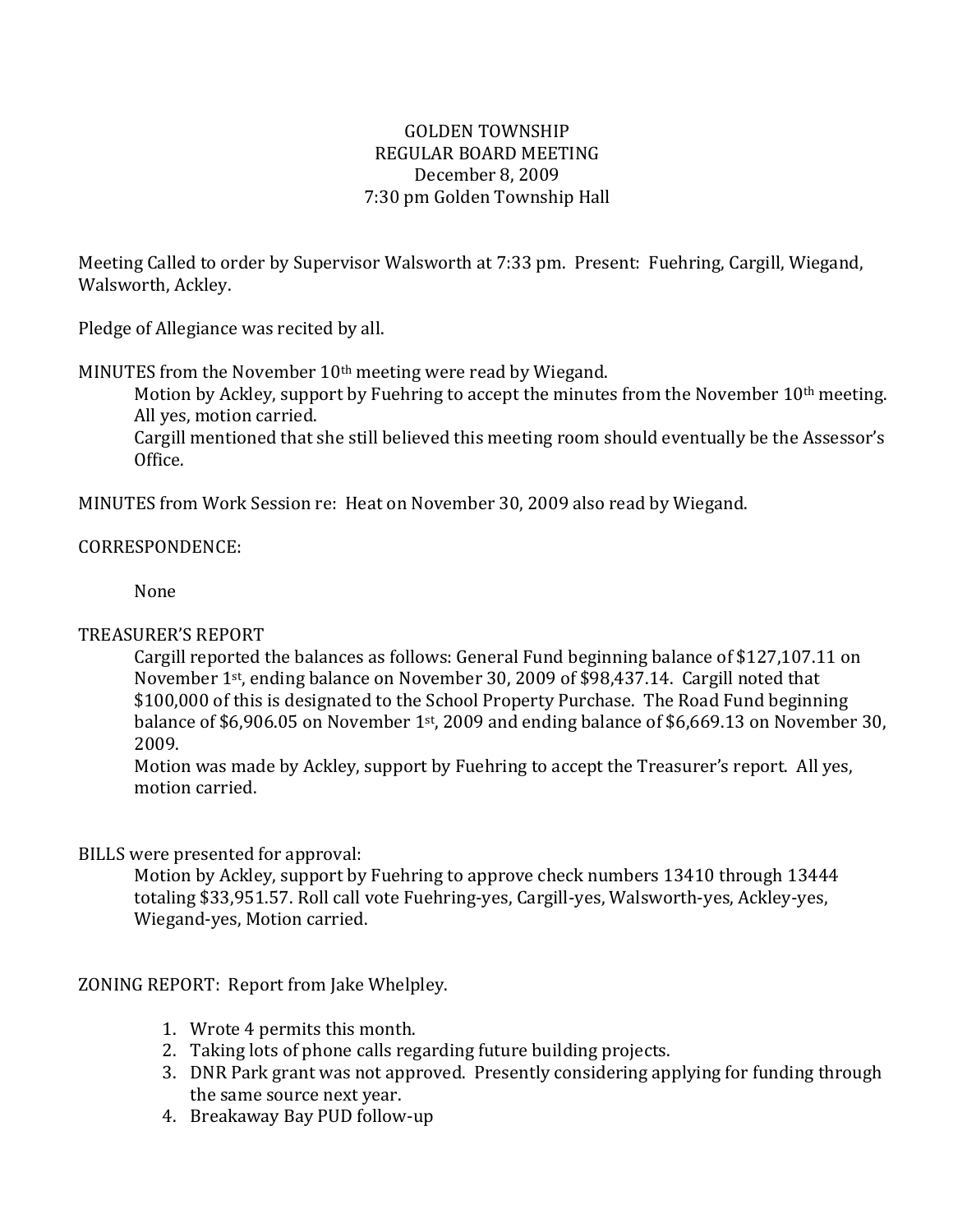#### ASSESSOR'S REPORT As submitted

## OLD BUSINESS

1. Business parking at Whistle Station -Walsworth discussed parking options with Leo. -Leo stated he would have room for 4 vehicles if they were parallel parked.

## NEW BUSINESS

1. Library Contract

-Motion by Fuehring, support by Ackley to approve the Library Contract for 2010 as submitted for \$15,000. Roll Call vote: Ackley-yes, Walsworth-yes, Cargill-yes, Fuehring-yes, Wiegand-yes. Motion carried.

2. Notice of Intent

Cargill read Notice of Intent to apply for a loan. Cargill explained that it is necessary to publicize that the Township is applying for a loan. Also explained that the loan would be used for the sewer project at Silver Lake, however, the sewer project will only go forward with the help of Grant money. If there is no grant money available, the loan would not be necessary.

## Notice of Intent Published 12/17/2009:

*Golden Township intends to apply for a grant/loan from the US Department of Agriculture, rural Development Utilities Program (RDUP).*

*Golden Township is located at 5527 West Fox Road, Mears, Michigan, Oceana County, and may be contacted at 231-874-4413; o[r info@goldentownship.org.](mailto:info@goldentownship.org)*

*If this grant and loan are received Golden Township intends to construct a public sewer system. Phase I of the sewer system will consist of servicing mainly the central business district of Silver Lake.*

*Golden Township has received several studies that have indicated the quality of Silver Lake is being degraded by the lack of proper septic systems in this heavily populated area. Silver Lake is an extremely popular tourist destination in the summer months and is important to the economy of Golden Township and Oceana County.*

Motion by Fuehring, support by Cargill to publish the Notice of Intent as submitted. All yes, motion carried.

3. Section 218 Agreement

-Cargill explained that presently the Township does not have a Section 218 Agreement, and does not have to pay Social Security for its employees who are part of the Pension Plan. Golden Township can enter in to a Section 218 Agreement at any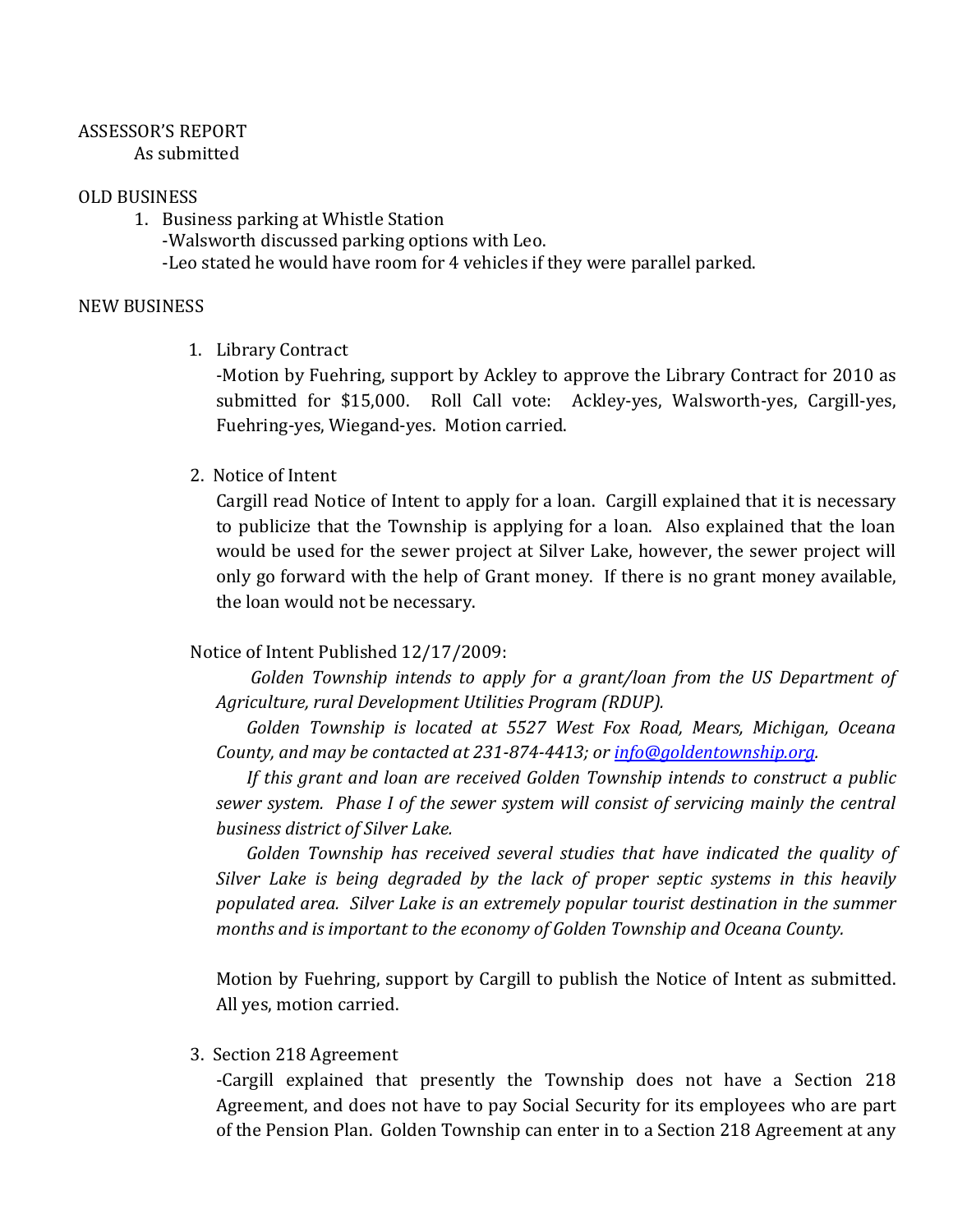time. Also explained that if the Township has the Section 218 Agreement, that all employees would have to pay in to Social Security.

-Option I: Don't sign the 218 agreement. Golden Township can do paperwork to get money from the last 3 years for employees who have been paying. Go forward with no employees paying Social Security.

-Option II: Sign the 218 Agreement. Required to do employee survey, and educate the employees about their options. If agreement is signed, all employees would pay in to Social Security.

-Wiegand commented that if we agree to initiate the Section 218 process, there will be time and paperwork involved to complete the agreement with Social Security. If we agree to stay out of Social Security, paperwork will have to be done to refund the employees who have been paying for the last three years.

-Cargill to contact Mr. Pennington from Social Security and MTA regarding more information about educating employees and getting more information.

4. Planning Commission Appointments

-Kolenda and Lefler still need to be approved for their 2008-2011 terms.

Motion by Fuehring, support by Ackley to reappoint Lefler and Kolenda for the 2008- 2011 term on the Planning Commission. All yes, Motion carried.

-Wilson, Terryn and Whitney's terms are all up for reappointment this year.

-4 applications were submitted as being interested in serving on the Planning Commission as new members. Steve Prudhomme, Mike Henderson, David Roseman and Ted Hosner

-Ackley recommended talking to the current members to see if they were actually interested in continuing their terms on the Planning Commission.

-Board agreed. Plan to keep nine members on the Board, and fill three positions at the January meeting, after talking to the current members about their interest. Wiegand and Ackley to follow up with Whitney, Terryn and Wilson.

5. Dumpster at the Town Hall

-There is a problem with access to the dumpster at the cemetery during the winter which makes it difficult to get rid of garbage during the winter months. Estimates for a dumpster near the hall for the winter months would cost \$90 per dump for a 6-yard dumpster and \$55 per dump for a 4-yard dump.

-Fuehring stated he would move the dumpster from the cemetery to the Town Hall for the winter, and move it back to the cemetery in the Spring.

6. Assessor Pay

-Fuehring stated that after a discussion at the County MTA meeting with Walt Wheeler, it may not be necessary to pay her as an employee because she works for other agencies and sets her own hours.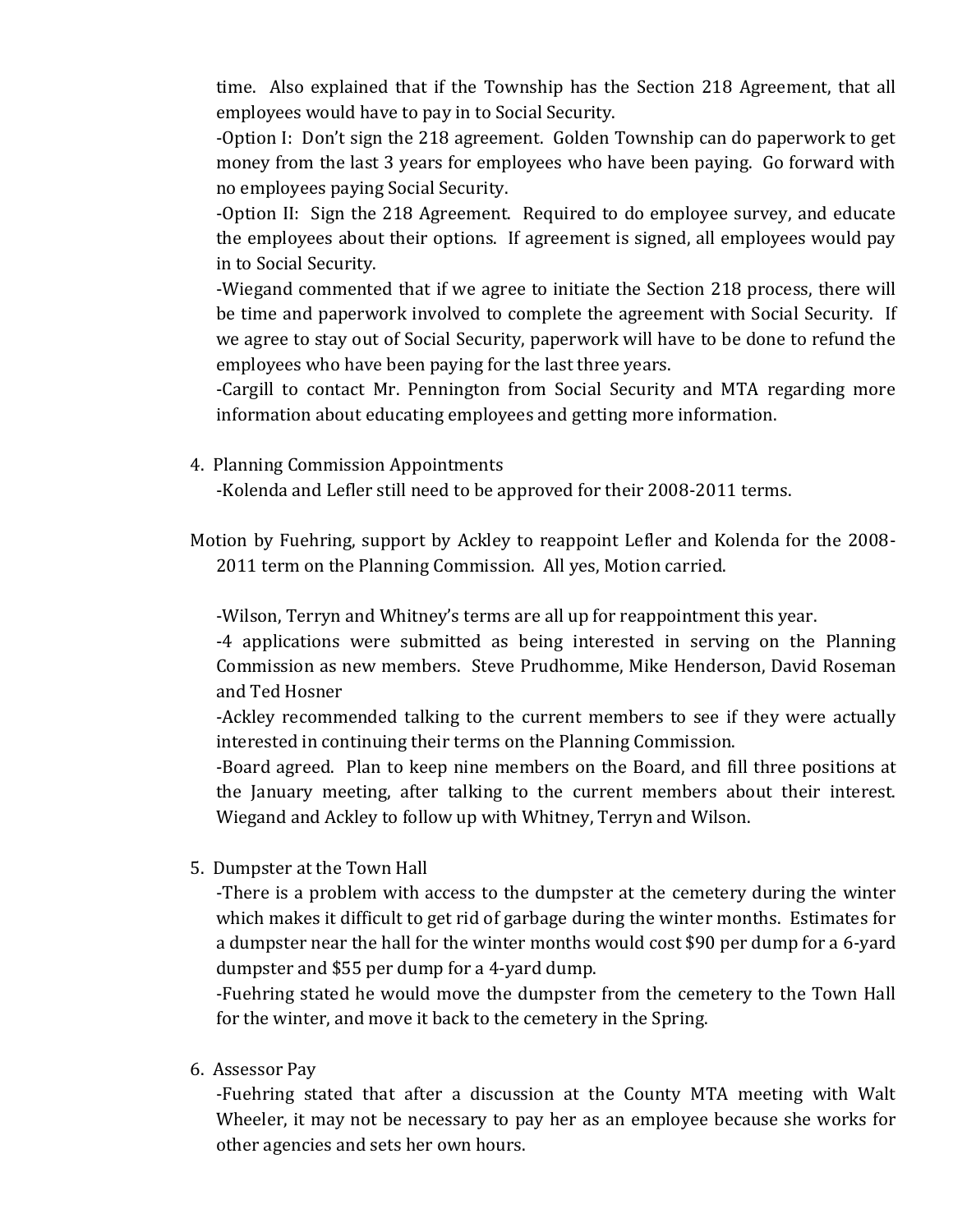-Cargill to contact MTA and get their opinion.

7. Land Appraisal

-DNR Grant for park property at Silver Lake was denied, despite the fact that our grant scored in the top eight requests. Committee members have been told that one of the board members there believed the property was priced to high. They encouraged getting a second appraisal to help determine an accurate value for the property, and to reapply in 2010.

-Motion by Cargill, support by Fuehring to spend approximately \$5,000 toward an appraisal for property at Silver Lake , owned by Harvey Berens, that the Township is interested in owning with the help of a DNR Grant. Wiegand-yes, Ackley-yes, Walsworth-yes, Cargill-yes, Fuehring-yes. Motion carried.

-Appraisal to be completed in time to be submitted at the February  $3<sup>rd</sup>$  State DNR meeting.

-Michigan Coastal Management Grants will become available again in 2010. Cargill researching if the Bike Trail at Upper Silver Lake would qualify, and also the steps to Lake Michigan at the end of Harrison road.

8. Ruth Ann Hackett-Mears signs

-Ruth Ann continues to research funding for the signs in Mears. She left samples of what the signs will look like. Money from the Lathers fund at the Foundation is not available for 2010, but they encouraged applying and perhaps being funded from another source there. Northwood's Signs will offer a discount until the end of February.

9. Three phase electricity

-Fuehring confirming that we do not want to pursue 3-phase electricity with Consumers Power. The Board agrees that this will not be necessary.

10. Envelopes purchase

-Cargill requesting purchasing double window envelopes at a cost of \$347.80. Motion by Cargill, support by Fuehring to purchase 10,000 double window envelopes at a cost of \$347.80. Cargill-yes, Walsworth-yes, Ackley-yes, Wiegand-yes, Fuehringyes. Motion carried.

11. Resolution presented by Cargill regarding confirmation of special assessment roll; lien; payment and collection of Special Assessment. \*

\*Resolution can be viewed at the Golden Township Hall in the Resolution Book.